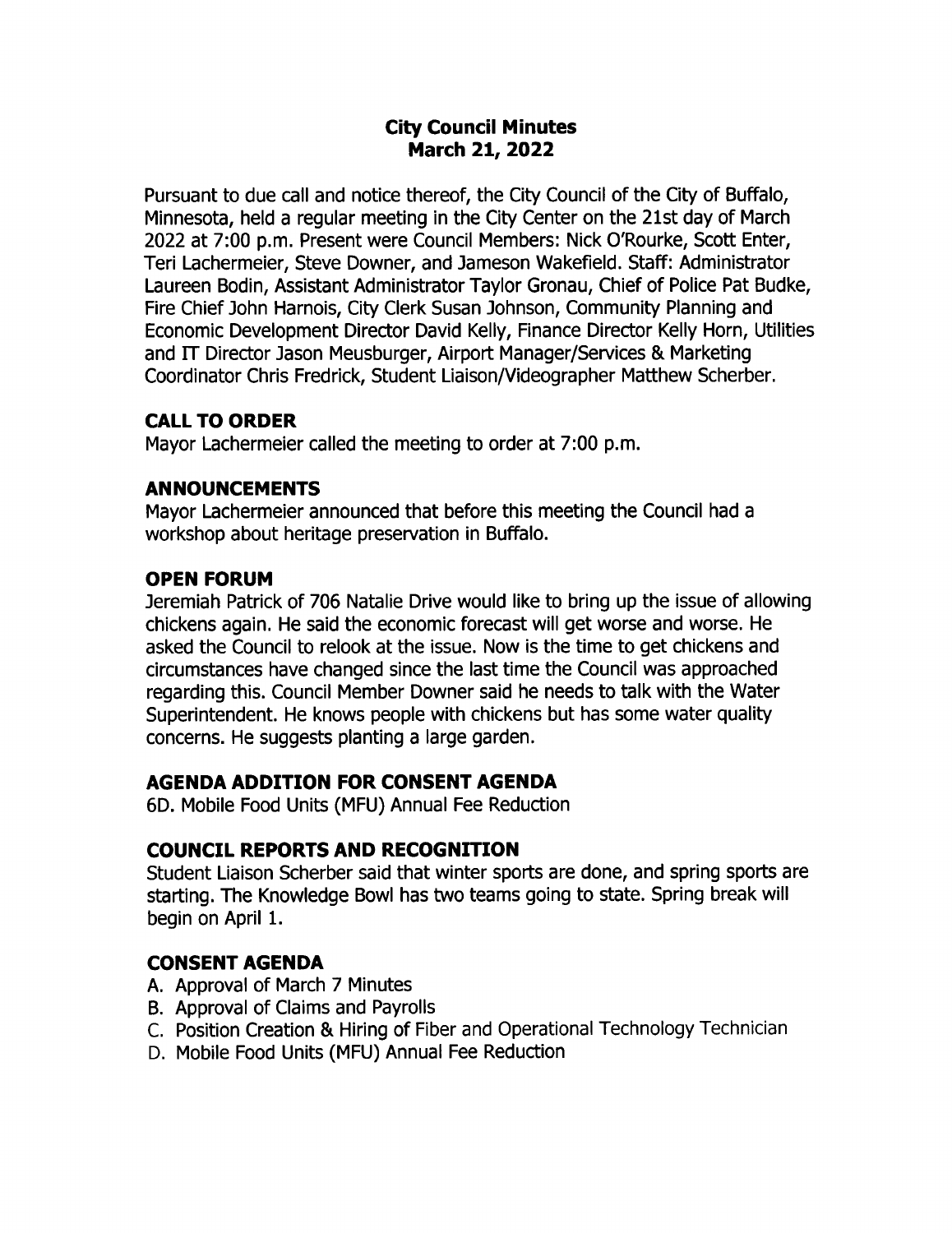#### Council Meeting  $\sim$  03/21/2022

| <b>Payroll Dates</b><br>02/20/2022- | <b>Paid Date</b>                      |                  |              |
|-------------------------------------|---------------------------------------|------------------|--------------|
| 03/05/2022                          | 3/10/2022                             | <b>Pavroll =</b> | \$300,359.53 |
|                                     | Payroll Withholding ~ Incl in Payroll |                  |              |
|                                     |                                       |                  |              |
|                                     |                                       |                  |              |

| <b>A/P Check Runs</b> | <b>EFT/DRAFTS</b> | <b>Checks</b>      | Total             | <b>Check Numbers</b> |
|-----------------------|-------------------|--------------------|-------------------|----------------------|
| 3/10/2022             | 133.557.75        | 16.485.66          | 150.043.41        | 126567-126582        |
| 3/16/2022             | \$1.085,250.64    | 460.737.09         | 1.545.987.73<br>S | 126596-126700        |
|                       |                   | <b>Grand Total</b> | 1.696.031.14      |                      |

Upon motion by Council Member Downer, motion seconded by Council Member O'Rourke to approve of the consent agenda.

| <b>VOTE</b>       | Wakefield | Downer | Enter | Lachermeier | O'Rourke |
|-------------------|-----------|--------|-------|-------------|----------|
| Aye               | ⊠         | ⊠      |       | ⋈           | ⊠        |
| Nay               |           |        |       |             |          |
| Abstain           |           |        |       |             |          |
| Absent            |           |        | ⊠     |             |          |
| Motion naccod 4-0 |           |        |       |             |          |

Motion passed 4-0.

### REMOVED CONSENT AGENDA ITEMS- None

### PUBLIC HEARINGS

### A. Call for Hearing on Past Due Accounts

Finance Director Horn reviewed the accounts and authorization to certify. These parcels are overdue, and accounts holders have not responded on any outreach made by staff. She stated that there are many resources available to help with these bills and encouraged residents to please connect with staff on resources.

Mayor Lachermeier opened the public hearing. No one spoke on the issue. Mayor closed the public hearing.

### Public Hearing Past Due Accounts March 21, 2022

| <b>PROPERTY ID</b> | <b>ADDRESS</b>   | <b>AMOUNT*</b> | <b>DESCRIPTION</b> |
|--------------------|------------------|----------------|--------------------|
| 103-056-007011     | 308 2ND St NE #B | \$76.08        | Utilities          |
| 103-500-293300     | 600 1ST ST S     | \$371.76       | Utilities          |
| 103-500-293300     | 600 1ST ST S     | \$398.44       | Utilities          |
| 103-500-202402     | 1414 PULASKI RD  | \$379.36       | Utilities          |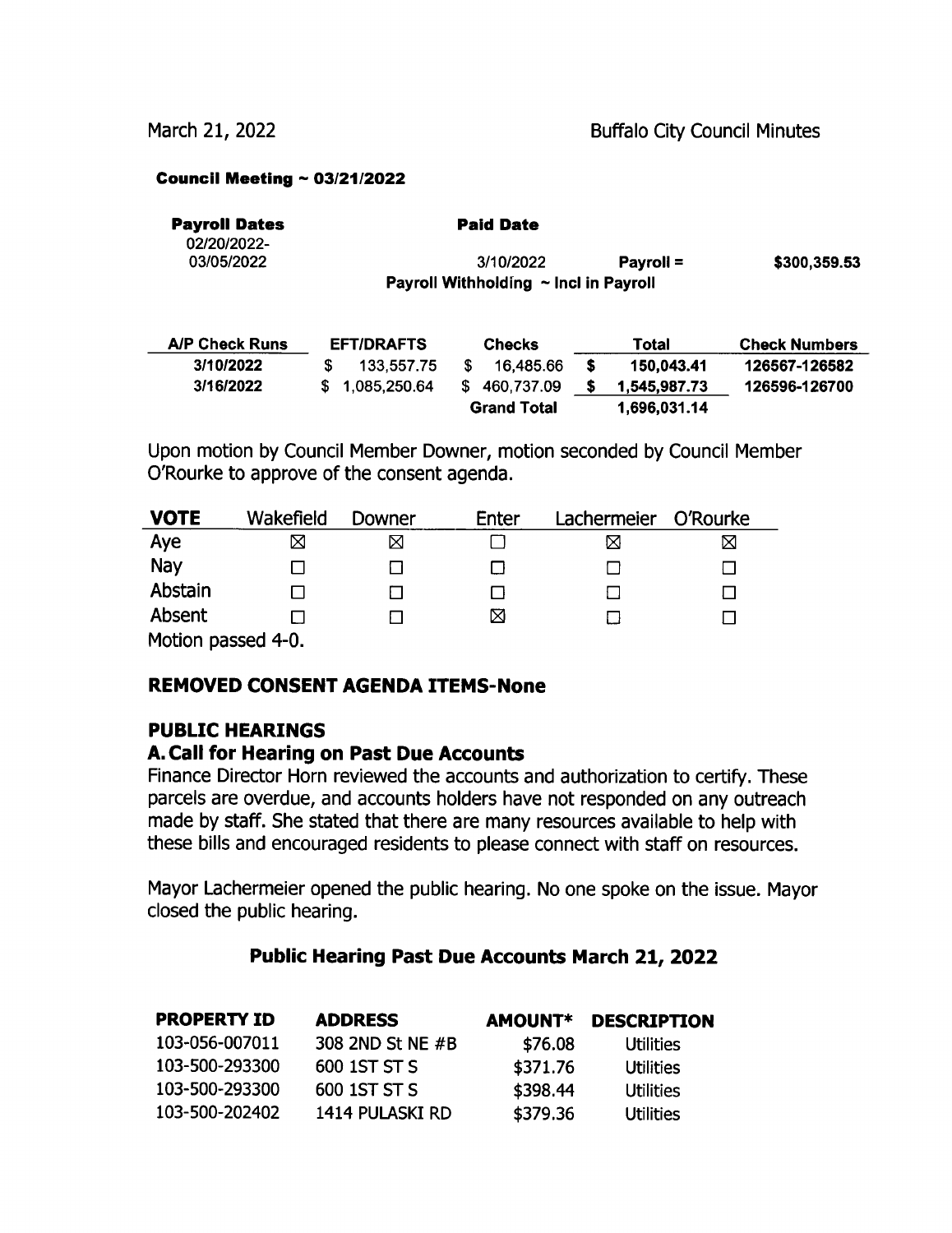Buffalo City Council Minutes **March 21, 2021** 

103- 163- 002010 1800 11TH ST NE 196. 98 Utilities Amount plus interest at 6%. A \$40 filing fee has been included in the above amounts in the event they are not paid in full by November 30, 2022.

Council Member powner echoed staff comments with Salvation Army Heat Share, and other resources. He said there is plenty of money to help pay these bills, but residents need to take the action to call.

Upon motion by Council Member Downer, motion seconded by Council Member Wakefield to certify the above accounts to the tax rolls.

| <b>VOTE</b>       | Wakefield | Downer | Enter | Lachermeier | O'Rourke |
|-------------------|-----------|--------|-------|-------------|----------|
| Aye               | X         | ⊠      |       | ⊠           | ⊠        |
| Nay               |           |        |       |             |          |
| Abstain           |           |        |       |             |          |
| Absent            |           |        | ⊠     |             |          |
| Motion passed 4-0 |           |        |       |             |          |

Motion passed 4- 0.

# OLD BUSINESS

# A. Approval of Proposal for Airport Planning Services

Assistant Administrator Gronau reviewed the direction of Council to authorize staff to request qualifications and proposals for planning services to develop an Airport Master Plan and Airport Layout Plan.

Proposals were submitted by Bolton & Menk, TKDA and SEH. The taskforce scored and reviewed the proposals and is recommending the proposal from Bolton & Menk to move forward.

Cost or fee schedules were not included in the proposals and will need to be negotiated. The project was included in the 2023 Capital Improvement Plan and will be funded in large part (90-95%) by the FAA with a 5-10% local match.

Upon motion by Council Member Wakefield, motion seconded by Council Member Downer to approve the proposal from Bolton & Menk and authorize stafF to negotiate and draft a contract for Council approval.

| <b>VOTE</b>        | Wakefield | Downer | Enter | Lachermeier | O'Rourke |
|--------------------|-----------|--------|-------|-------------|----------|
| Aye                | ⊠         | ⊠      |       | $\boxtimes$ | ⊠        |
| Nay                |           |        |       |             |          |
| Abstain            |           |        |       |             |          |
| Absent             |           |        | ⊠     |             |          |
| Motion passed 4-0. |           |        |       |             |          |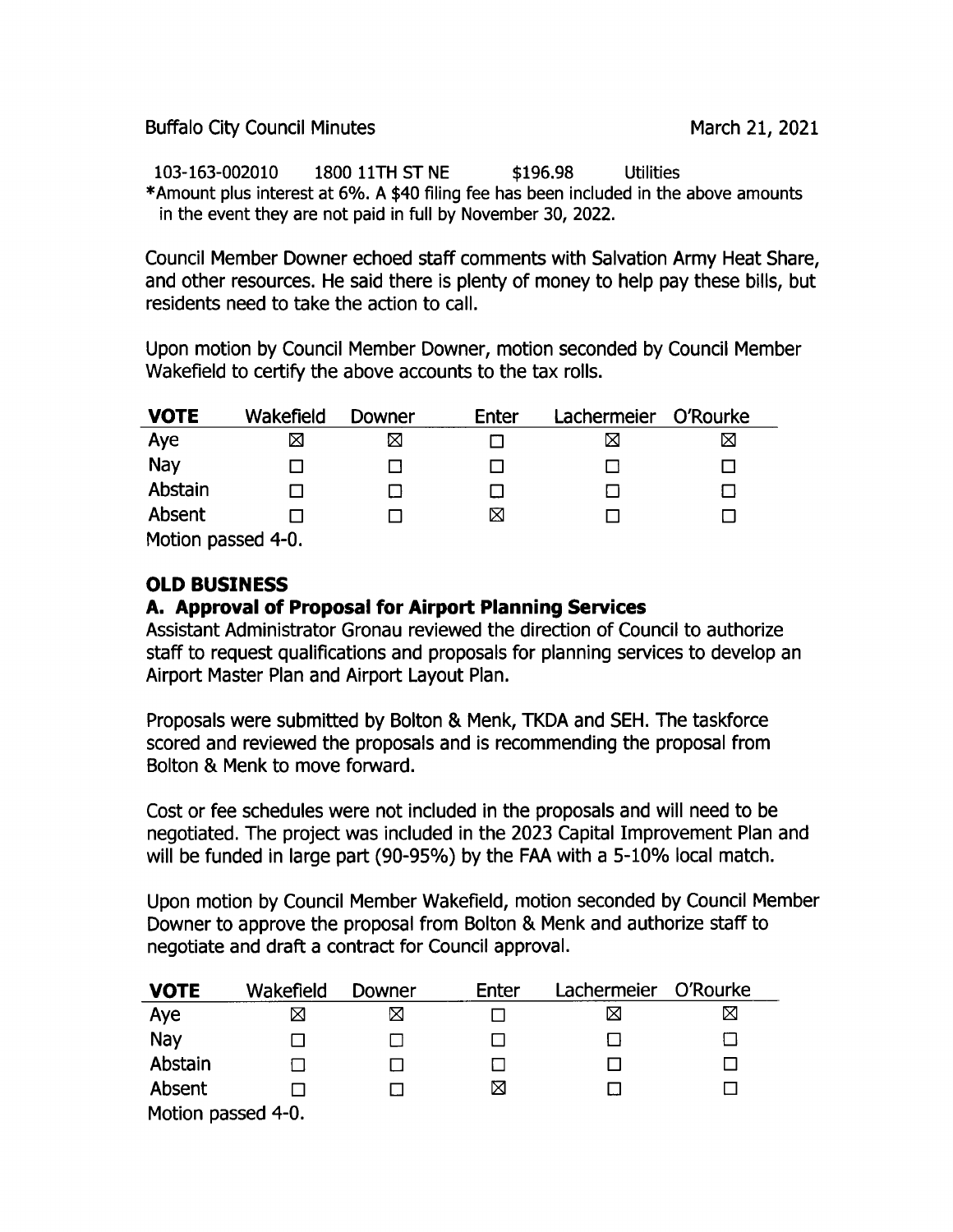# NEW BUSINESS

#### A. Planning Commission Matters Rebecca Sanda, Zoning Amendment for 501 1st Street NE

Council Member Wakefield reviewed the request and Commission discussion for a zoning amendment at  $501 \, 1^{st}$  Street NE. The Commission had concerns about spot" zoning, and parking limitations.

Upon motion by Council Member Wakefield, motion seconded by Council Member Downer to deny the request for zoning amendment per the Planning Commission recommendations and NAC Report File 137. 03 - 22. 03, dated March 8, 2022.

| <b>VOTE</b>        | Wakefield | Downer | <b>Enter</b> | Lachermeier O'Rourke |   |
|--------------------|-----------|--------|--------------|----------------------|---|
| Aye                | ⊠         | ⋈      |              |                      |   |
| Nay                |           |        |              |                      | ⊠ |
| Abstain            |           |        |              |                      |   |
| Absent             |           |        | ⊠            |                      |   |
| Motion passed 3-1. |           |        |              |                      |   |

# Concept Review- Tamarack Land Development

Council Member Wakefield said the Planning Commission also heard a concept plan for single family and apartment building located east of Settler's Point Second Addition. The Planning Commission gave feedback on density and greenspace. No action is needed by the Council.

# B. Appointment of Human Resources Manager Carmen Merrill

Administrator Bodin reviewed the open position for a Human Resources Manager. Human Resources Specialist Carmen Merrill has stepped up in the interim position. It is recommended that Carmen Merrill be appointed to the position as Human Resources Manager.

Upon motion by Council Member Wakefield, seconded by Council Member 0'Rourke to appoint Carmen Merrill to the position of Human Resources Manager.

| <b>VOTE</b>        | Wakefield | Downer | Enter | Lachermeier | O'Rourke |  |
|--------------------|-----------|--------|-------|-------------|----------|--|
| Aye                | ⊠         | ⊠      |       |             | ⊠        |  |
| Nay                |           |        |       |             |          |  |
| Abstain            |           |        |       |             |          |  |
| Absent             |           |        | ⊠     |             |          |  |
| Motion passed 4-0. |           |        |       |             |          |  |